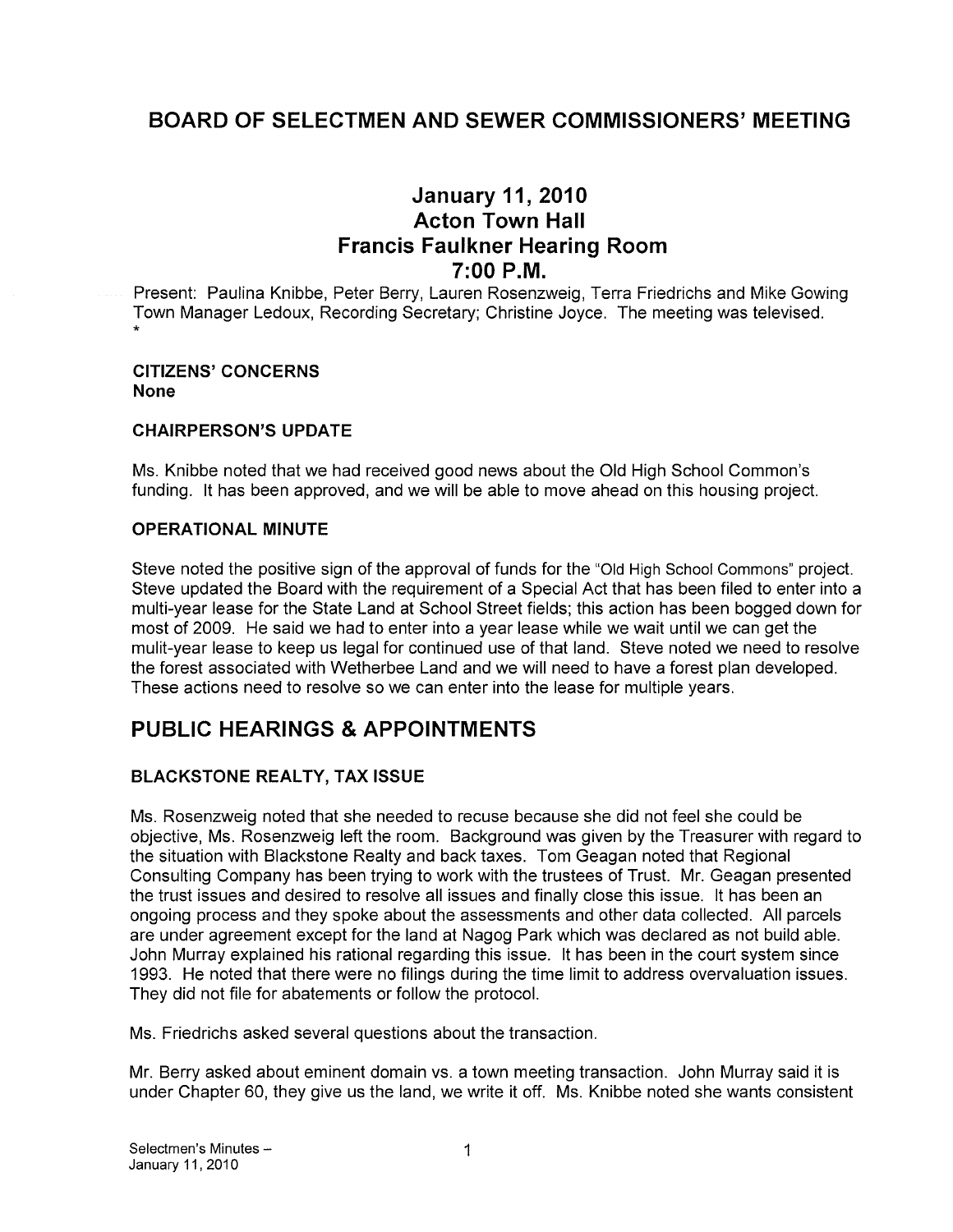application of the law. She is reluctant not to go with the Treasurer's recommendation. Mr. Murray said there are multiple ways to address back taxes. There is a process for challenging the assessment and it was not done. The owner was aware of the issues regarding back taxes and situation. Mr. Gowing asked about what we would like to do and asked if there was some way that they can come to an agreement or are they at an impasse. Mr. Murray and Mr. Geagan said they could go back to bargaining toward a final solution. Ms. Knibbe was inclined to support Mr. Murray's recommendation to transfer the parcel and not to grant an abatement retroactively, as it would set an undesirable precedent. Mr. Gowing said that we accept the \$40,000 value instead of \$90,000 in taxes and we need to get those back taxes in cash money would help us. Mr. Berry noted we can authorize the deal and go to the town meeting and get \$25,400.00. Mr. Berry - Move to reject the Blackstone proposal and authorize John to continue to negotiate a proposal to bring to town meeting. Mr. Gowing - second. John said he wanted to put it on as a place holder for the Warrant. 4 Yea with conditions from Selectman Terra Friedrichs.

### CHANGE OF MANAGER, NOT YOUR AVERAGE JOE'S

Erica Daniel the proposed new manager outlined her training for the employees with regard to serving of alcoholic beverages. Ms. Knibbe — Moved to approve the manager change. Ms. Friedrichs — second. UNANIMOUS VOTE

### CROSSROADS CAFÉ ALLEGED LIQUOR OVER SERVING

Liquor Manager did not appear before the Board. The Board asked staff to send a letter more strongly worded re-scheduling an appearance before the Board at the next scheduled meeting.

### SIDE WALK COMMITTEE PRESENTATION

Ms. Friedrichs asked about a 0% budget and would there be money to build side walks. Ms. Knibbe noted that there is money in the Sidewalk Fund. Ms. Friedrichs asked for a list of those sidewalks we plow and the costs associated with the ones we maintain. Mr. Gowing noted the fantastic job of identifying the critical locations. Ms. Knibbe — Moved to approve adding the four sidewalks recommended by the Sidewalk Committee to the end of the priority list. Mr. Berry second. UNANIMOUS VOTE

### TAYLORIMINOT AVE. TRAFFIC DISCUSSION

Residents of the Taylor/Minot came before the Board to discuss traffic on their street. They gave a presentation about the conditions. They don't feel sidewalks will solve the entire problem.

Mr. Gowing spoke about our streets and the need for sidewalk approval from residents on the street. He asked the residents to work with the Side walk Committee to move forward. He would suggest that staff go back and revisit some of the traffic issues to see if changes could be made to make the street more safe. Ms. Friedrichs asked about areas that the traffic numbers could be revised. Mr. Berry noted it would be helpful for more stop signs and truck exclusion. He does not have the ability to know if we could get the State to exclude the roads. Mr. Stamski noted that warrants needed to be met to exclude truck traffic. Mr. Stamski further noted the trucks from the DPW are going to work sites in an efficient manner. The contractor for transfer station would have to go to the rotary to reverse their direction. They have agreed to split the trips to ease the pain. We have four trucks per week going to North Andover.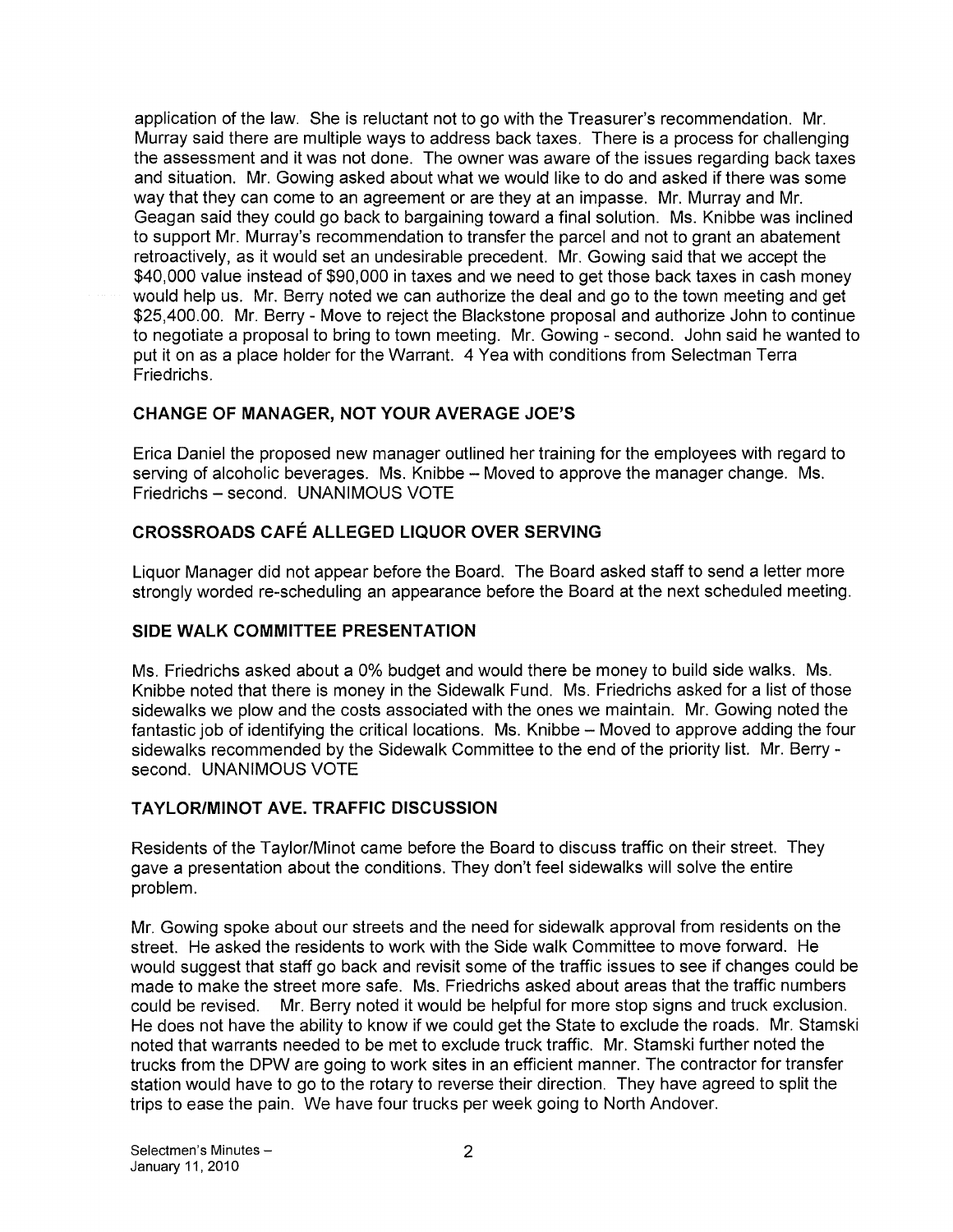Ms. Rosenzweig said that side walks are essential and hopes the residents of Taylor Road will grant easements to build one. She asked if traffic was a problem in both directions, they agreed it was both directions. She wanted to know if the stop sign solution was within regulations and allowed.

Ms. Knibbe noted it is a dangerous situation. It is not a safe road to walk on, and the solution is to build sidewalks. As there is no town right of way on this street, it is likely that the sidewalks will need to be built on resident's property and the best way to get it built is to start organizing to get easements granted. She urged them to work with Side walk Committee; Taylor Road is a collector road and will always have a lot of traffic on that street. We can have staff look at the issues that make sense and can legally be done to address this issue. Ms. Knibbe — Moved to direct staff to look at the mitigations and which would make sense to mitigate the traffic concerns. Ms. Rosenzweig -second. UNANIMOUS VOTE

With regard to trucks there are legal issues about trucks and the fairness factor of not pushing trucks into other neighborhoods. Ms. Knibbe noted that she did not want to assume a solution without knowing impact on other neighborhoods. She feels it is a subset of traffic, and have asked staff to come back to the Board.

# SELECTMEN'S BUSINESS

# LIQUOR LICENSE ANNUAL LICENSE FEE

The Board was asked to grant a local restaurant a waiver from the full liquor license fee and grant a monthly payment plan over a 5 month period.

Ms. Rosenzweig noted she is sympathetic to businesses going though hard times. However, she felt we should not enter into a Payment Plan, and recommended that the Board deny the request so that we are considered to be consistent and fair to all businesses. Ms. Rosenzweig — Moved to deny the request for a payment plan. Mr. Gowing — second. 3-2 — Ms. Knibbe abstaining & Ms. Friedrichs, abstaining

### ALG DISCUSSION

Budget Saturday looked at the 3% budget and 0% budget. Mr. Gowing said it was his first Budget Saturday and he thinks the town needs to look at what we need to spend. The board discussed the direction we would move toward. Ms. Friedrichs wanted a -3% Budget she wanted to wait to see what the Finance Committee could come up with. Lauren wants to go to 0% and has concerns about the things taken out, especially protective fire gear. She feels 0% is the amount we need to support. Mr. Berry spoke about the Governor's cuts and is in favor of the 0% increase. Ms. Knibbe said that the different items cut from 3% to 0% would surprise people about how deep the cuts would be. We will be voting the budget on the  $25<sup>th</sup>$  and what cuts we will need to make and to address trade offs with regard to cuts in the budget.

COPS in Schools Program: Ms. Knibbe noted the fact that if the school did not vote to pay their half we would not be funding the other officer from our budgets. It is tough to cut the program of two police Officers in the schools, but we need to address this. Debt issue with the schools is being discussed. They borrowed money several years ago for roofs and modular's, the town side picked up the debt last year and will now be paid by the school as discussed at ALG. Town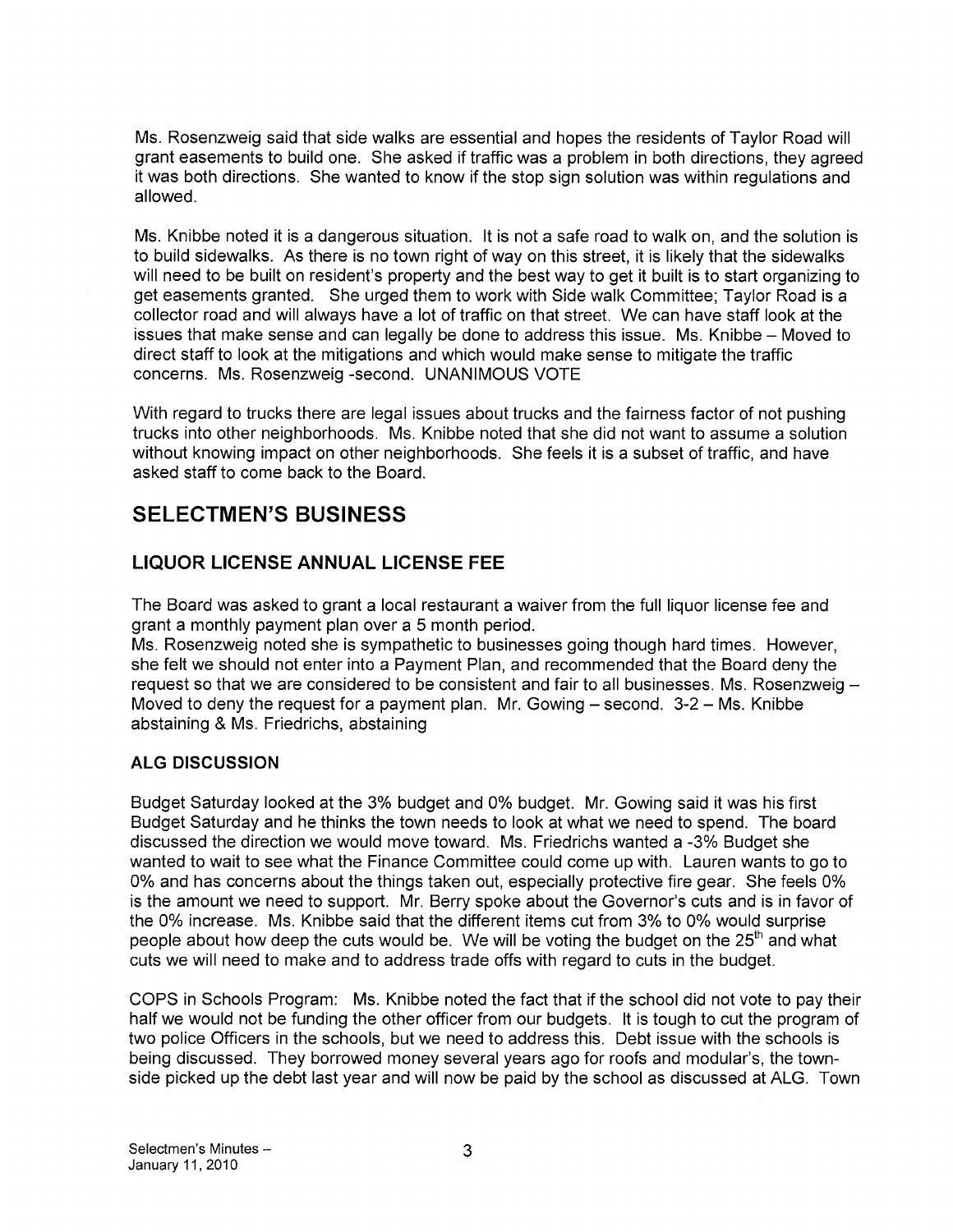Meeting Warrant: Paulina and Steve will need to begin scheduling review of all the articles on the Warrant as we will need to begin to vote whether to recommend, not recommend, etc.

### QUAIL RIDGE COUNTRY CLUB LIQUOR LICENSE RE-VOTE

Ms. Knibbe — Moved to revote the Quail Ridge Liquor License to reflect Ms. Rosenzweig's recusal. Ms. Friedrichs — second. UNANIMOUS VOTE. Ms. Rosenzweig left the room during the revote

### SELECTMEN'S REPORTS

Ms. Knibbe spoke about the Stretch Code meeting which was announced to be held on February 1<sup>st</sup> in the Faulkner Room (204) in town hall. Mike reported on BOH storm water program and said some language changes are needed

COA Thanks to the Town Manager --Lowell Regional Transit Authority has granted two days additional van transportation for Seniors and persons with disabilitiesvia the Road Runner service. Transportation will now be available on Mondays and Fridays, as well as Tuesday, Wednesday, and Thursday.

Cost Saving Committee reported by Ms. Friedrichs. She is working on back office consolidation with the Schools.

Ms. Friedrichs noted that EDC has several outdoor sales and other articles for the warrant. The Planning Board will handle the statutory requirements and will have the required hearings.

Mr. Berry noted the site visit with the T will be on the  $30<sup>th</sup>$  of January at 1:00 and further committee meetings will be held. Mr. Berry asked that we allow a sign up to announce the site visit on the  $30<sup>th</sup>$ . Ms. Knibbe - Moved to authorize a temporary sign at the train station to announce the site visit on January 30<sup>th</sup>. Ms. Friedrichs – second UNANIMOUS VOTE

### COMPREHENSIVE COMMUNITY PLAN COMMITTEE DISCUSSION

Ms. Rosenzweig reviewed the plan results and spoke about the different phases of the project. She discussed the core values and emerging visions. Ms. Rosenzweig noted the statutory requirements from the State and the importance of good Master Planning. The committee will continue the process including implementation. Once developed, there will be a yearly review of the Master Plan. The Planning Board will oversee the Master Plan project. The plan will obtain current conditions, then goals and objectives, which will be further broken down into action items. They had hoped to cover governance and sustainability, but had to narrow the scope. Examining how the town is governed will likely need a separate study, perhaps by the League of Women Voters or another entity. Sustainability will be incorporated into each aspect of the new Master Plan. They feel it is important to bring the Comprehensive Community Master Plan to Town Meeting to approve the goals and objectives and would publicize it as much as possible with the goal of having people buy in to the plan. Multi-year project anticipated to be ready by 2012.

Ms. Friedrichs was pleased that they are suggesting a smaller committee. She wanted the five to be active and shown an interest in Emerging Vision. She said that this is the time to control the town's future and urged the town residents to become involved to make their visions known.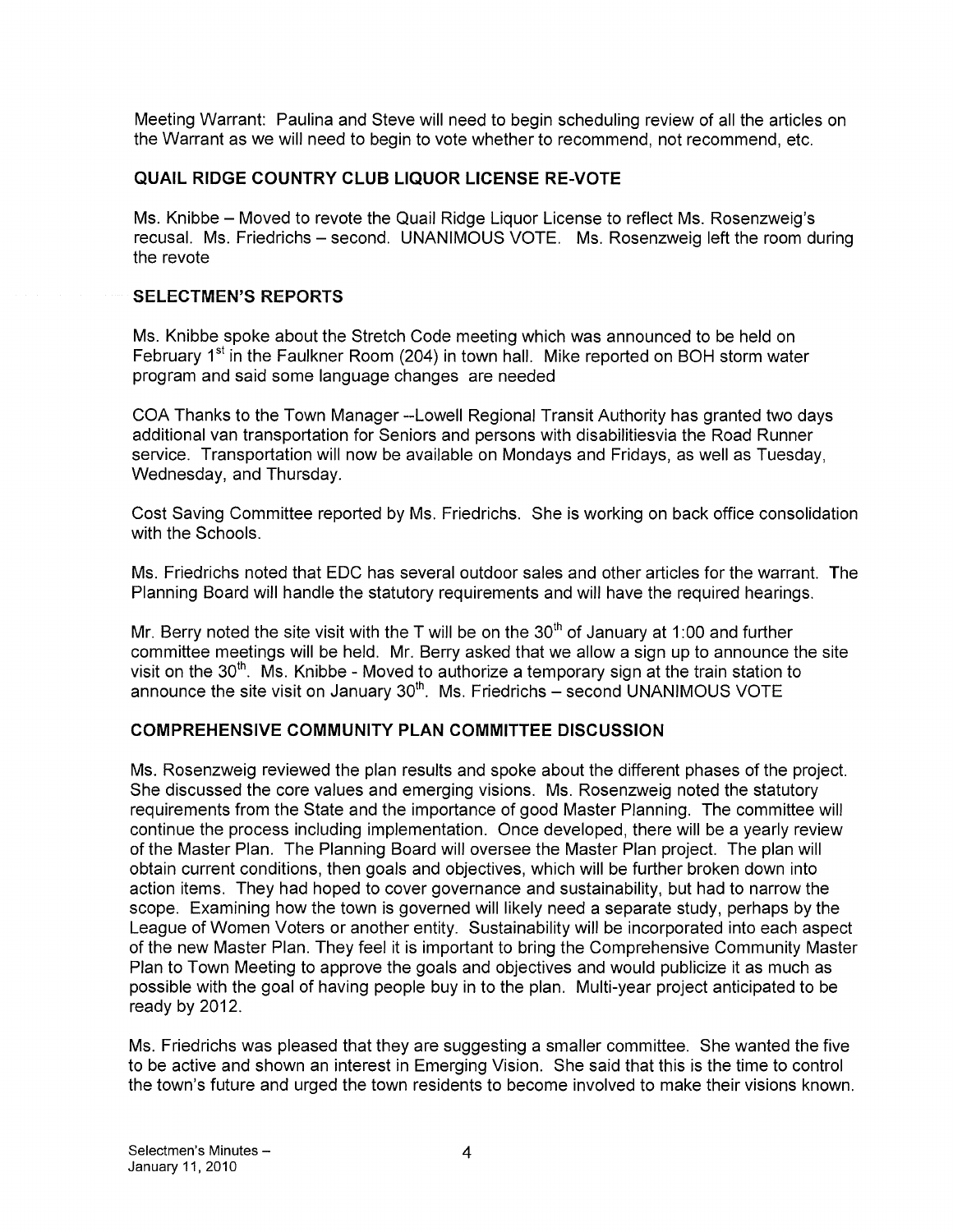### OTHER BUSINESS

Town Manager review, Ms. Knibbe will be sending out a form for board input.

Ms. Friedrichs noted the MMA Water lobbyist article.

### CONSENT

15, 16, 18 1920 hold I Ms. Friedrichs and

Ms. Rosenzweig — Moved to accept the consent minus 15, 16, 18 19, 20. Mr. Berry — second. UNANIMOUS VOTE.

Ms. Rosenzweig — Moved approve the following Consent Agenda items that had been held. Mr. Berry — second.

15 approved, 16 approved contingent upon the code professional report and traffic Plan 18 Contingent upon the study and traffic. 19, approved. 20 send letter to State requesting Bruce Freeman Rail Trail monies - 4-1 Mike Gowing abstaining

EXECUTIVE SESSION

Christine Joyce, Recording)Secty **Clerk** Clerk , *Clerk* , *Date:* 

<u>Caurin & Romming</u><br>Clerk<br>Date: 3/8/10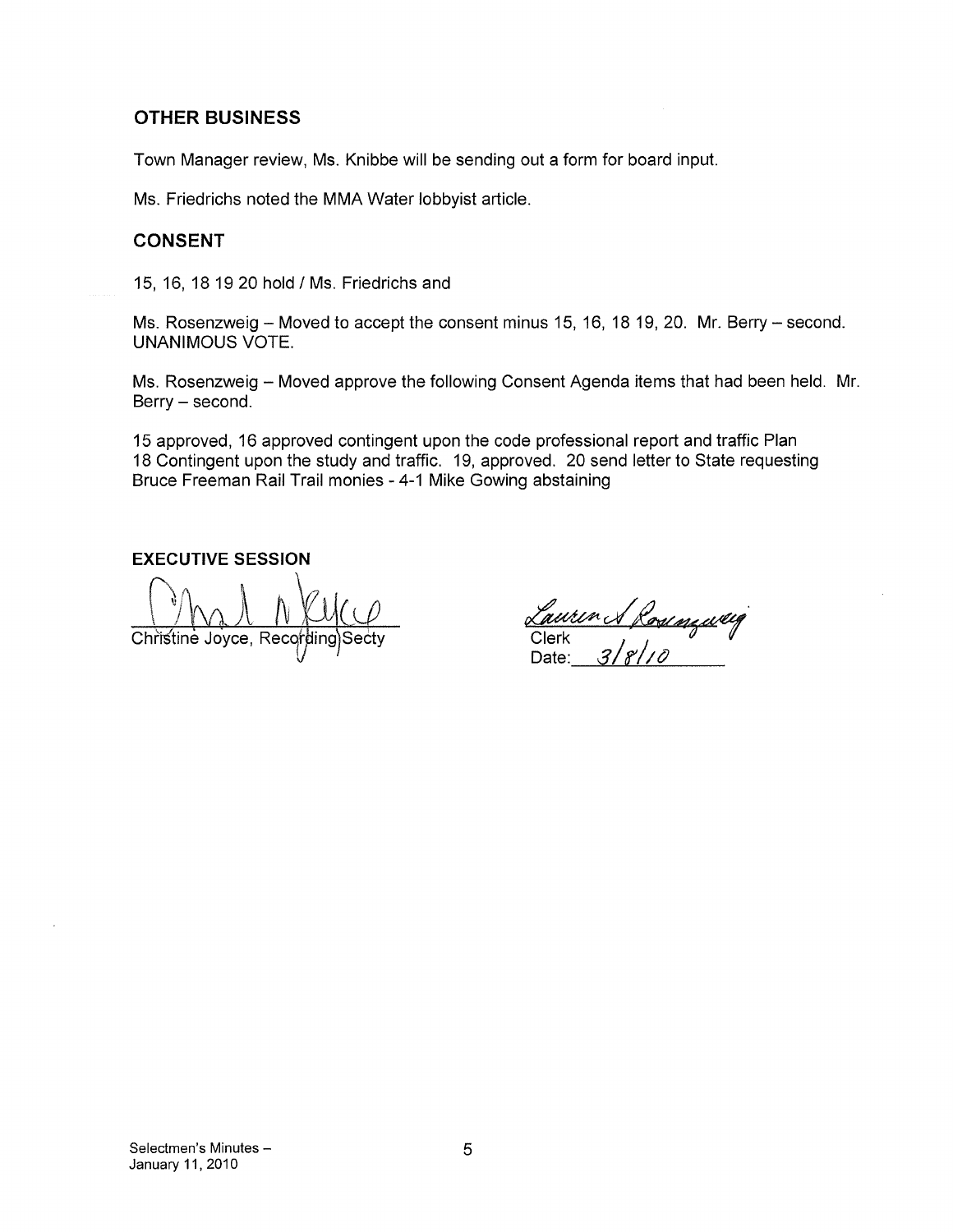# BOARD OF SELECTMEN & SEWER COMMISSIONERS' MEETING A GENDA

# Francis Faulkner Hearing Room January 11, 2010 7:00 PM

# I. CITIZENS' CONCERNS

## IL PUBLIC HEARINGS AND APPOINTMENTS

## 1. 7:05 CHAIRMAN'S UPDATE

The Chair will briefly update the Board on Topics of interest

## 2. 7:10 OPERATIONAL MINUTE

The Town Manager will provide a brief report on topics of interest

# 3. 7:15 BLACKSTONE LAND FOR TAX ISSUE

Enclosed please find materials in the subject regard.

## 4. 7:25 CHANGE OF MANAGER, NOT YOUR AVERAGE JOE'S ISSUE: Change of Manager meeting with the Board as required by ABCC - Enclosed please find materials in the subject regard

# 5. 7:35 CROSSROADS CAFÉ ALLEGED LIQUOR OVER SERVING ISSUE: Alleged over serving a customer who was arrested by the Stow Police Department for DWI. Enclosed please find materials in the subject regard

# 6. 7:45 SIDE WALK COMMITTEE PRESENTATION ISSUE: Up date on status of sidewalks

## 7. 8:00 TAYLOR/MINOT AVE TRAFFIC DISCUSSION ISSUE: Residents of Taylor and Minot @Taylor are asking for mitigation of traffic. Enclosed please find materials in the subject regard.

## **III. SELECTMEN'S BUSINESS**

# 8. DISCUSSION REGARDING LIQUOR LICENSE PAYMENTS Enclosed please find materials in the subject regard.

## 9. ALG DISCUSSION

No Materials Enclosed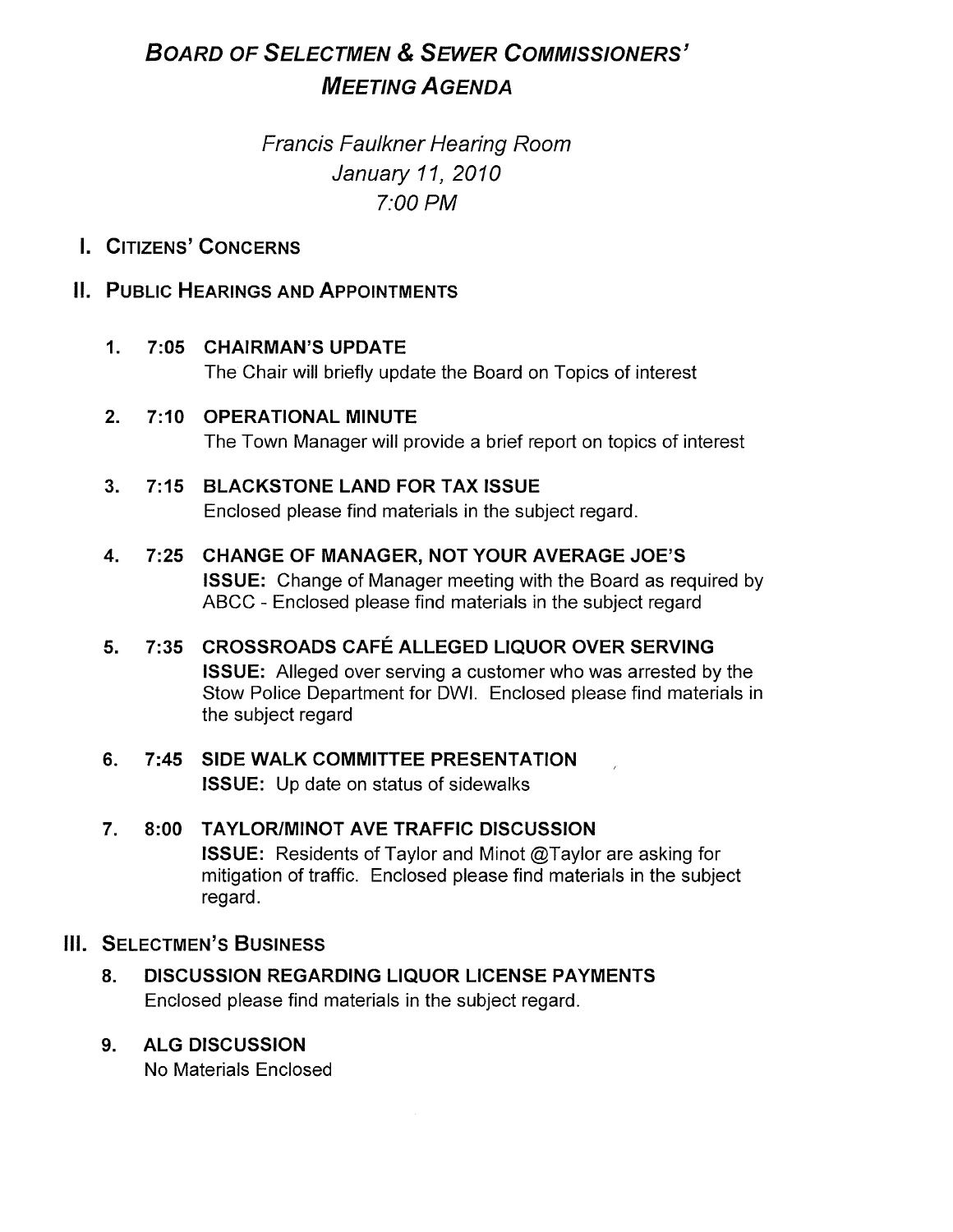10. QUAIL RIDGE COUNTRY CLUB LIQUOR LICENSE REVOTE Selectman Rosenzweig unintentionally did not recuse herself during the 2010 License Renewal Process in the subject regard.

## 11. SELECTMEN'S REPORTS

12. COMPREHENSIVE COMMUNITY PLAN COMMITTEE DISCUSSION Enclosed please find Materials in the subject regard

## 13. OTHER BUSINESS

# IV. CONSENT AGENDA

- 14. ACCEPT MINUTES, BOARD OF SELECTMEN, NOVEMBER 30, 2009 Enclosed please find materials in the subject regard for Board Approval.
- 15. 2010 BETSY BALL SCHOLARSHIP FUND REQUEST Enclosed please find materials in the subject regard for Board Approval.
- 16. ONE DAY LIQUOR LICENSE, IRON WORK FARM IN ACTON Enclosed please find a request for a One-Day-Liquor License for 3/20/10.
- 17. ONE DAY LIQUOR LICENSE, ACTON PUBLIC SCHOOLS AT CHURCH OF THE GOOD SHEPHERD

Enclosed please find a request for a One-Day-Liquor License for 2/ 27/10.

- 18. ONE DAY LIQUOR LICENSE, ACTON BOXBOROUGH REGIONALIPTSO AT EXCHANGE HALL Enclosed please find a request for a One-Day-Liquor License for 2/6/10.
- 19. YIN AND CREIGHTON PEET, WATER RIGHTS EASEMENT Enclosed please find materials in the subject regard for Board Approval.
- 20. BRUCE FREEMAN RAILTRAIL, REQUEST FOR FEY 2010 ENHANCEMENT FUNDING FOR DESIGN, PHASE 2A AND 2C Enclosed please find materials in the subject regard for Board Approval.

## 21. ACCEPT GIFT, OIL FUND

Enclosed please find gifts to the Oil Fund Program totaling \$205.00 to be used to assist Acton residents in need of home heating oil.

## 22. ACCEPT GIFT, SERVE PROGRAM

Enclosed please find gifts to the SERVE Program totaling \$196.25 to be used to assist Acton residents to buy food and gasoline